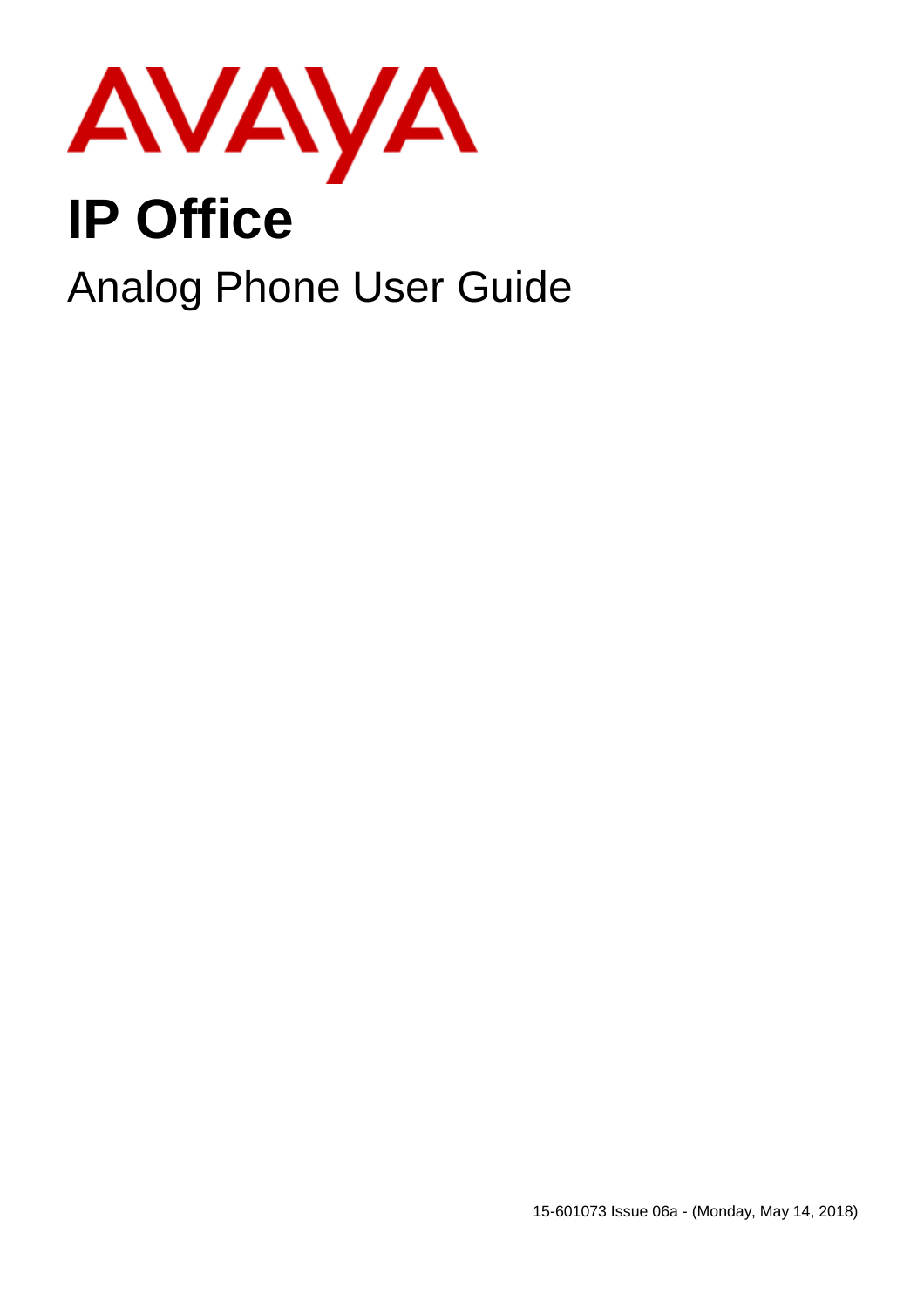#### © 2018 AVAYA All Rights Reserved.

#### Notice

While reasonable efforts have been made to ensure that the information in this document is complete and accurate at the time of printing, Avaya assumes no liability for any errors. Avaya reserves the right to make changes and corrections to the information in this document without the obligation to notify any person or organization of such changes.

#### Documentation disclaimer

"Documentation" means information published by Avaya in varying mediums which may include product information, operating instructions and performance specifications that Avaya may generally make available to users of its products and Hosted Services. Documentation does not include marketing materials. Avaya shall not be responsible for any modifications, additions, or deletions to the original published version of documentation unless such modifications, additions, or deletions were performed by Avaya. End User agrees to indemnify and hold harmless Avaya, Avaya's agents, servants and employees against all claims, lawsuits, demands and judgments arising out of, or in connection with, subsequent modifications, additions ordeletions to this documentation, to the extent made by End User.

#### Link disclaimer

Avaya is not responsible for the contents or reliability of any linked websites referenced within this site or documentation provided by Avaya. Avaya is not responsible for the accuracy of any information, statement or content provided on these sites and does not necessarily endorse the products, services, or information described or offered within them. Avaya does not quarantee that these links will work all the time and has no control over the availability of the linked pages.

#### **Warranty**

Avaya provides a limited warranty on Avaya hardware and software. Refer to your sales agreement to establish the terms of the limited warranty. In addition, Avaya's standard warranty language, as wellas information regarding support for this product while under warranty is available to Avaya customers and other parties through the Avaya Support website: https://support.avaya.com/helpcenter/getGenericDetails?detailId=C20091120112456651010 under the link "Warranty & Product Lifecycle" or such successor site as designated by Avaya. Please note that if You acquired the product(s) from an authorized Avaya Channel Partner outside of the United States and Canada, the warranty is provided to You by said Avaya Channel Partner and not by Avaya.

"Hosted Service" means a hosted service subscription that You acquire from either Avaya or an authorized Avaya Channel Partner (as applicable) and which is described further in Hosted SAS or other service description documentation regarding the applicable hosted service. If You purchase a Hosted Service subscription, the foregoing limited warranty may not apply but You may be entitled to support services in connection with the Hosted Service as described further in your service description documents for the applicable Hosted Service. Contact Avaya or Avaya Channel Partner (as applicable) for more information.

#### Hosted Service

THE FOLLOWING APPLIES IF YOU PURCHASE A HOSTED SERVICE SUBSCRIPTION FROM AVAYA OR AN AVAYA CHANNEL PARTNER (AS APPLICABLE), THE TERMS OF USE FOR HOSTED SERVICES ARE AVAILABLE ON THE AVAYA WEBSITE, HTTPS://SUPPORT.AVAYA.COM/LICENSEINFO UNDER THE LINK "Avaya Terms of Use for Hosted Services" OR SUCH SUCCESSOR SITE AS DESIGNATED BY AVAYA, AND ARE APPLICABLE TO ANYONE WHO ACCESSES OR USES THE HOSTED SERVICE. BY ACCESSING OR USING THE HOSTED SERVICE, OR AUTHORIZING OTHERS TO DO SO, YOU, ON BEHALF OF YOURSELF AND THE ENTITY FOR WHOM YOU ARE DOING SO (HEREINAFTER REFERRED TO INTERCHANGEABLY AS "YOU" AND "END USER"), AGREE TO THE TERMS OF USE. IF YOU ARE ACCEPTING THE TERMS OF USE ON BEHALF A COMPANY OR OTHER LEGAL ENTITY, YOU REPRESENT THAT YOU HAVE THE AUTHORITY TO BIND SUCH ENTITY TO THESE TERMS OF USE. IF YOU DO NOT HAVE SUCH AUTHORITY, OR IF YOU DO NOT WISH TO ACCEPT THESE TERMS OF USE, YOU MUST NOT ACCESS OR USE THE HOSTED SERVICE OR AUTHORIZE ANYONE TO ACCESS OR USE THE HOSTED SERVICE. YOUR USE OF THE HOSTED SERVICE SHALL BE LIMITED BY THE NUMBER AND TYPE OF LICENSES PURCHASED UNDER YOUR CONTRACT FOR THE HOSTED SERVICE, PROVIDED, HOWEVER, THAT FOR CERTAIN HOSTED SERVICES IF APPLICABLE, YOU MAY HAVE THE OPPORTUNITY TO USE FLEX LICENSES, WHICH WILL BE INVOICED ACCORDING TO ACTUAL USAGE ABOVE THE CONTRACT LICENSE LEVEL. CONTACT AVAYA OR AVAYA'S CHANNEL PARTNER FOR MORE INFORMATION ABOUT THE LICENSES FOR THE APPLICABLE HOSTED SERVICE, THE AVAILABILITY OF ANY FLEX LICENSES (IF APPLICABLE), PRICING AND BILLING INFORMATION, AND OTHER IMPORTANT INFORMATION REGARDING THE HOSTED SERVICE.

#### Licenses

THE SOFTWARE LICENSE TERMS AVAILABLE ON THE AVAYA WEBSITE, HTTPS://SUPPORT.AVAYA.COM/LICENSEINFO, UNDER THE LINK "AVAYA SOFTWARE LICENSE TERMS (Avaya Products)" OR SUCH SUCCESSOR SITE AS DESIGNATED BY AVAYA, ARE APPLICABLE TO ANYONE WHO DOWNLOADS, USES AND/OR INSTALLS AVAYA SOFTWARE, PURCHASED FROM AVAYA INC., ANY AVAYA AFFILIATE, OR AN AVAYA CHANNEL PARTNER (AS APPLICABLE) UNDER A COMMERCIAL AGREEMENT WITH AVAYA OR AN AVAYA CHANNEL PARTNER. UNLESS OTHERWISE AGREED TO BY AVAYA IN WRITING, AVAYA DOES NOT EXTEND THIS LICENSE IF THE SOFTWARE WAS OBTAINED FROM ANYONE OTHER THAN AVAYA, AN AVAYA AFFILIATE OR AN AVAYA CHANNEL PARTNER; AVAYA RESERVES THE RIGHT TO TAKE LEGAL ACTION AGAINST YOU AND ANYONE ELSE USING OR SELLING THE SOFTWARE WITHOUT A LICENSE. BY INSTALLING, DOWNLOADING OR USING THE SOFTWARE, OR AUTHORIZING OTHERS TO DO SO,YOU, ON BEHALF OF YOURSELF AND THE ENTITY FOR WHOM YOU ARE INSTALLING, DOWNLOADING OR USING THE SOFTWARE (HEREINAFTER REFERRED TO INTERCHANGEABLY AS "YOU" AND "END USER"), AGREE TO THESE TERMS AND CONDITIONS AND CREATE A BINDING CONTRACT BETWEEN YOU AND AVAYA INC. OR THE APPLICABLE AVAYA AFFILIATE ("AVAYA").

Avaya grants You a license within the scope of the license types described below, with the exception of Heritage Nortel Software, for which the scope of the license is detailed below. Where the order documentation does notexpressly identify a license type, the applicable license will be a Designated System License. The applicable number of licenses and units of capacity for which the license is granted will be one (1), unless a different number of licenses orunits of capacity is specified in the documentation or other materials available to You. "Software" means computer programs in object code, provided by Avaya or an Avaya Channel Partner, whether as stand-alone products, pre-installed on hardware products, and any upgrades, updates, patches, bug fixes, or modified versions thereto. "Designated Processor" means a single stand-alone computing device. "Server" means a Designated Processor that hosts a software application to be accessed by multiple users. "Instance" means a single copy of the Software executing at a particular time: (i) on one physical machine; or (ii) on one deployed software virtual machine ("VM") or similar deployment.

#### License type(s)

Designated System(s) License (DS). End User may install and use each copy oran Instance of the Software only on a number of Designated Processors up to the number indicated in the order. Avaya may require the Designated Processor(s) to be identified in the order by type, serial number, feature key, Instance, location or other specific designation, or to be provided by End User to Avaya through electronic means established by Avaya specifically for this purpose.

Concurrent User License (CU). End User may install and use the Software on multiple Designated Processors orone or more Servers, so long as only the licensed number of Units are accessing and using the Software at any given time. A "Unit" means the unit on which Avaya, at its sole discretion, bases the pricing of its licenses and can be, without limitation, an agent, port or user, an e-mail or voice mail account in the name of a person or corporate function (e.g., webmaster or helpdesk), or a directory entry in the administrative database utilized by the Software that permits one user to interface with the Software. Units may be linked to a specific, identified Server or an Instance of the Software.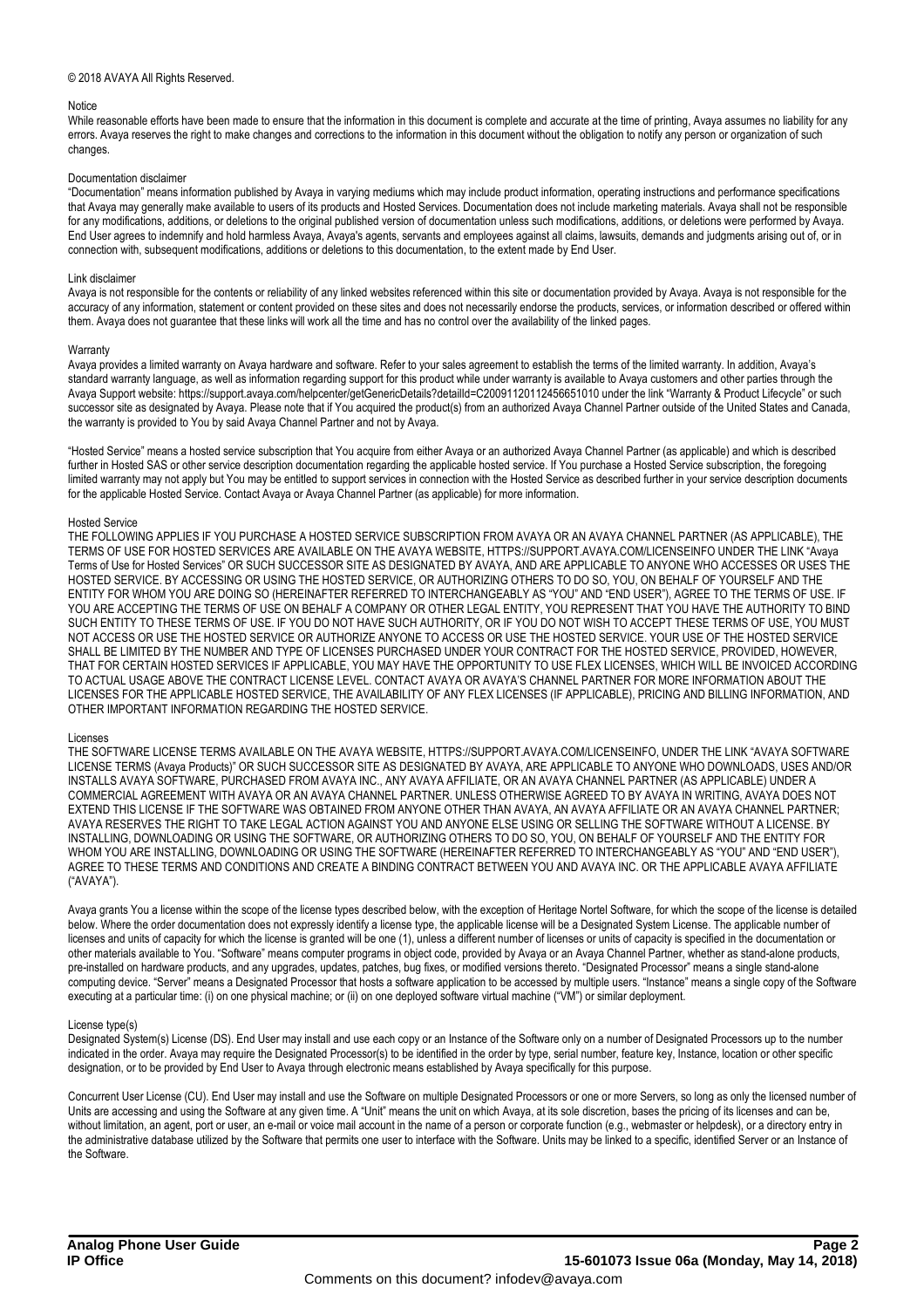Database License (DL). End User may install and use each copy or an Instance of the Software on one Server or on multiple Servers provided that each of the Servers on which the Software is installed communicates with no more than one Instance of the same database.

CPU License (CP). End User may install and use each copy or Instance of the Software on a number of Servers up to the number indicated in the order provided that the performance capacity of the Server(s) does notexceed the performance capacity specified for the Software. End User may not re-install or operate the Software on Server(s) with a larger performance capacity without Avaya's prior consent and payment of an uporade fee.

Named User License (NU). You may: (i) install and use each copy or Instance of the Software on a single Designated Processor or Server per authorized Named User (defined below); or (ii) install and use each copy or Instance of the Software on a Server so long as only authorized Named Users access and use the Software. "Named User", means a user or device that has been expressly authorized by Avaya to access and use the Software. At Avaya's sole discretion, a "Named User" may be, without limitation, designated by name, corporate function (e.g., webmaster or helpdesk), an e-mail or voice mail account in the name of a person or corporate function, or a directory entry in the administrative database utilized by the Software that permits one user to interface with the Software.

Shrinkwrap License (SR). You may install and use the Software in accordance with the terms and conditions of the applicable license agreements, such as "shrinkwrap" or "clickthrough" license accompanying or applicable to the Software ("Shrinkwrap License").

#### Heritage Nortel Software

"Heritage Nortel Software" means the software thatwas acquired by Avaya as part of its purchase of the Nortel Enterprise Solutions Business in December 2009. The Heritage Nortel Software is the software contained within the list of Heritage Nortel Products located at https://support.avaya.com/LicenseInfo under the link "Heritage Nortel Products" or such successor site as designated by Avaya. For Heritage Nortel Software, Avaya grants Customer a license to use Heritage Nortel Software provided hereunder solely to the extent of the authorized activation or authorized usage level, solely for the purpose specified in the Documentation, and solely as embedded in, for execution on, or for communication with Avaya equipment. Charges for Heritage Nortel Software may be based on extent of activation or use authorized as specified in an order or invoice.

#### **Copyright**

Except where expressly stated otherwise, no use should be made of materials on this site, the Documentation, Software, Hosted Service, or hardware provided by Avaya. All content on this site, the documentation, Hosted Service, and the product provided by Avaya including the selection, arrangement and design of the content is owned either by Avaya or its licensors and is protected by copyright and other intellectual property laws including the sui generis rights relating to the protection of databases. You may not modify, copy, reproduce, republish, upload, post, transmit or distribute in any way any content, in whole or in part, including any code and software unless expressly authorized by Avaya. Unauthorized reproduction, transmission, dissemination, storage, and or use without the express written consent of Avaya can be a criminal, as well as a civil offense under the applicable law.<br>Virtualization

The following applies if the product is deployed on a virtual machine. Each product has its own ordering code and license types. Note that each Instance of a product must be separately licensed and ordered. For example, if the end user customer or Avaya Channel Partner would like to install two Instances of the same type of products, then two products of that type must be ordered.

#### Third Party Components

"Third Party Components" mean certain software programs or portions thereof included in the Software or Hosted Service may contain software (including open source software) distributed under third party agreements ("Third Party Components"), which contain terms regarding the rights to use certain portions of the Software ("Third Party Terms"). As required, information regarding distributed Linux OS source code (for those products that have distributed Linux OS source code) and identifying the copyright holders of the Third Party Components and the Third Party Terms that apply is available in the products, Documentation or on Avaya's website at: https://support.avaya.com/Copyright or such successor site as designated by Avaya. The open source software license terms provided as Third Party Terms are consistent with the license rights granted in these Software License Terms, and may contain additional rights benefiting You, such as modification and distribution of the open source software. The Third Party Terms shall take precedence over these Software License Terms, solely with respect to the applicable Third Party Components to the extent that these Software License Terms impose greater restrictions on You than the applicable Third Party Terms.

The following applies if the H.264 (AVC) codec is distributed with the product. THIS PRODUCT IS LICENSED UNDER THE AVC PATENT PORTFOLIO LICENSE FOR THE PERSONAL USE OF A CONSUMER OR OTHER USES IN WHICH IT DOES NOT RECEIVE REMUNERATION TO (i) ENCODE VIDEO IN COMPLIANCE WITH THE AVC STANDARD ("AVC VIDEO") AND/OR (ii) DECODE AVC VIDEO THAT WAS ENCODED BY A CONSUMER ENGAGED IN A PERSONAL ACTIVITY AND/OR WAS OBTAINED FROM A VIDEO PROVIDER LICENSED TO PROVIDE AVC VIDEO. NO LICENSE IS GRANTED OR SHALL BE IMPLIED FOR ANY OTHER USE. ADDITIONAL INFORMATION MAY BE OBTAINED FROM MPEG LA, L.L.C. SEE HTTP://WWW.MPEGLA.COM.

#### Service Provider

THE FOLLOWING APPLIES TO AVAYA CHANNEL PARTNER'S HOSTING OF AVAYA PRODUCTS OR SERVICES. THE PRODUCT OR HOSTED SERVICE MAY USE THIRD PARTY COMPONENTS SUBJECT TO THIRD PARTY TERMS AND REQUIRE A SERVICE PROVIDER TO BE INDEPENDENTLY LICENSED DIRECTLY FROM THE THIRD PARTY SUPPLIER. AN AVAYA CHANNEL PARTNER'S HOSTING OF AVAYA PRODUCTS MUST BE AUTHORIZED IN WRITING BY AVAYA AND IF THOSE HOSTED PRODUCTS USE OR EMBED CERTAIN THIRD PARTY SOFTWARE, INCLUDING BUT NOT LIMITED TO MICROSOFT SOFTWARE OR CODECS, THE AVAYA CHANNEL PARTNER IS REQUIRED TO INDEPENDENTLY OBTAIN ANY APPLICABLE LICENSE AGREEMENTS, AT THE AVAYA CHANNEL PARTNER'S EXPENSE, DIRECTLY FROM THE APPLICABLE THIRD PARTY SUPPLIER.

WITH RESPECT TO CODECS, IF THE AVAYA CHANNEL PARTNER IS HOSTING ANY PRODUCTS THAT USE OR EMBED THE G.729 CODEC, H.264 CODEC, OR H.265 CODEC, THE AVAYA CHANNEL PARTNER ACKNOWLEDGES AND AGREES THE AVAYA CHANNEL PARTNER IS RESPONSIBLE FOR ANY AND ALL RELATED FEES AND/OR ROYALTIES. THE G.729 CODEC IS LICENSED BY SIPRO LAB TELECOM INC. SEE WWW.SIPRO.COM/CONTACT.HTML. THE H.264 (AVC) CODEC IS LICENSED UNDER THE AVC PATENT PORTFOLIO LICENSE FOR THE PERSONAL USE OF A CONSUMER OR OTHER USES IN WHICH IT DOES NOT RECEIVE REMUNERATION TO: (I) ENCODE VIDEO IN COMPLIANCE WITH THE AVC STANDARD ("AVC VIDEO") AND/OR (II) DECODE AVC VIDEO THAT WAS ENCODED BY A CONSUMER ENGAGED IN A PERSONAL ACTIVITY AND/OR WAS OBTAINED FROM A VIDEO PROVIDER LICENSED TO PROVIDE AVC VIDEO. NO LICENSE IS GRANTED OR SHALL BE IMPLIED FOR ANY OTHER USE. ADDITIONAL INFORMATION FOR H.264 (AVC) AND H.265 (HEVC) CODECS MAY BE OBTAINED FROM MPEG LA, L.L.C. SEE HTTP://WWW.MPEGLA.COM.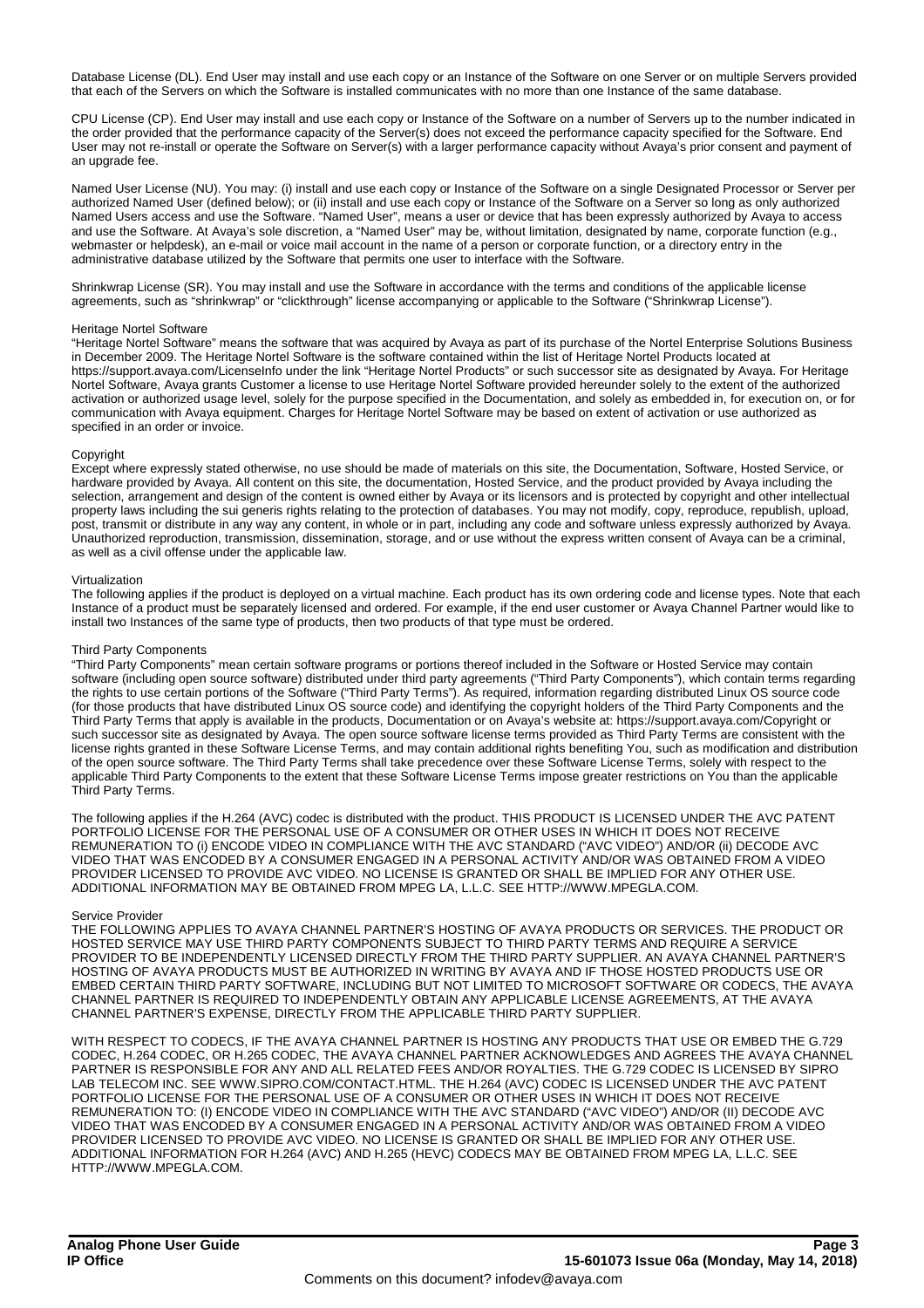#### Compliance with Laws

Customer acknowledges and agrees that it is responsible for complying with any applicable laws and regulations, including, but not limited to laws and regulations related to call recording, data privacy, intellectual property, trade secret, fraud, and music performance rights, in the country or territory where the Avaya product is used.

#### Preventing Toll Fraud

"Toll Fraud" is the unauthorized use of your telecommunications system by an unauthorized party (for example, a person who is not a corporate employee, agent, subcontractor, or is notworking on your company's behalf). Be aware that there can be a risk of Toll Fraud associated with your system and that, if Toll Fraud occurs, it can result in substantial additional charges for your telecommunications services.

#### Avaya Toll Fraud intervention

If You suspect that You are being victimized by Toll Fraud and You need technical assistance or support, call Technical Service Center Toll Fraud Intervention Hotline at +1-800-643-2353 for the United States and Canada. For additional support telephone numbers, see the Avaya Support website: https://support.avaya.com or such successor site as designated by Avaya.

#### Security Vulnerabilities

Information about Avaya's security support policies can be found in the Security Policies and Support section of https://support.avaya.com/security. Suspected Avaya product security vulnerabilities are handled perthe Avaya Product Security Support Flow (https://support.avaya.com/css/P8/documents/100161515).

#### Downloading Documentation

For the most current versions of Documentation, see the Avaya Support website: https://support.avaya.com, or such successor site as designated by Avaya.

#### Contact Avaya Support

See the Avaya Support website: https://support.avaya.com for product or Hosted Service notices and articles, or to report a problem withyour Avaya product or Hosted Service. For a list of support telephone numbers and contact addresses, go to the Avaya Support website: https://support.avaya.com (or such successor site as designated by Avaya), scroll to the bottom of the page, and select Contact Avaya Support.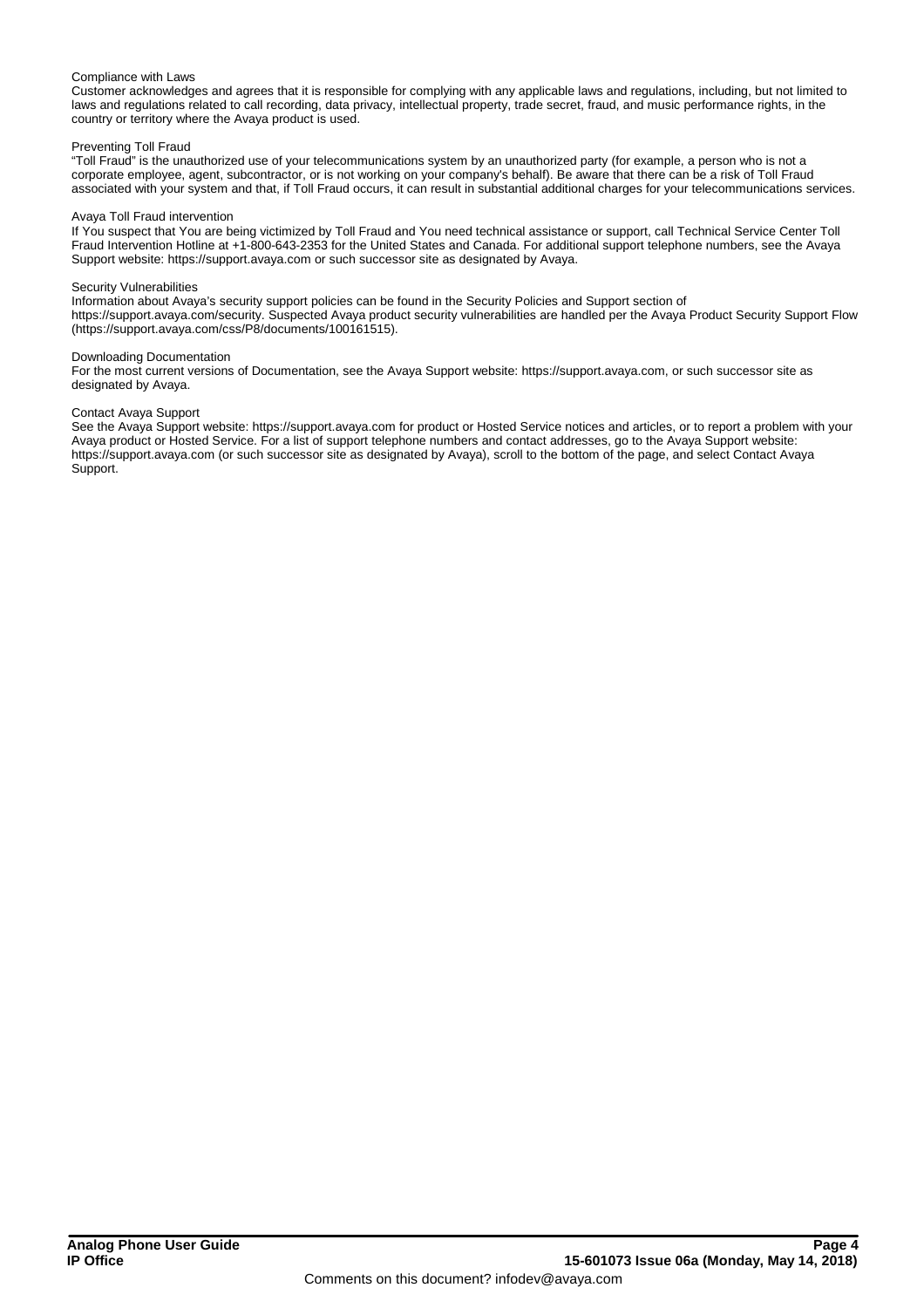## **Contents**

### 1. The Telephone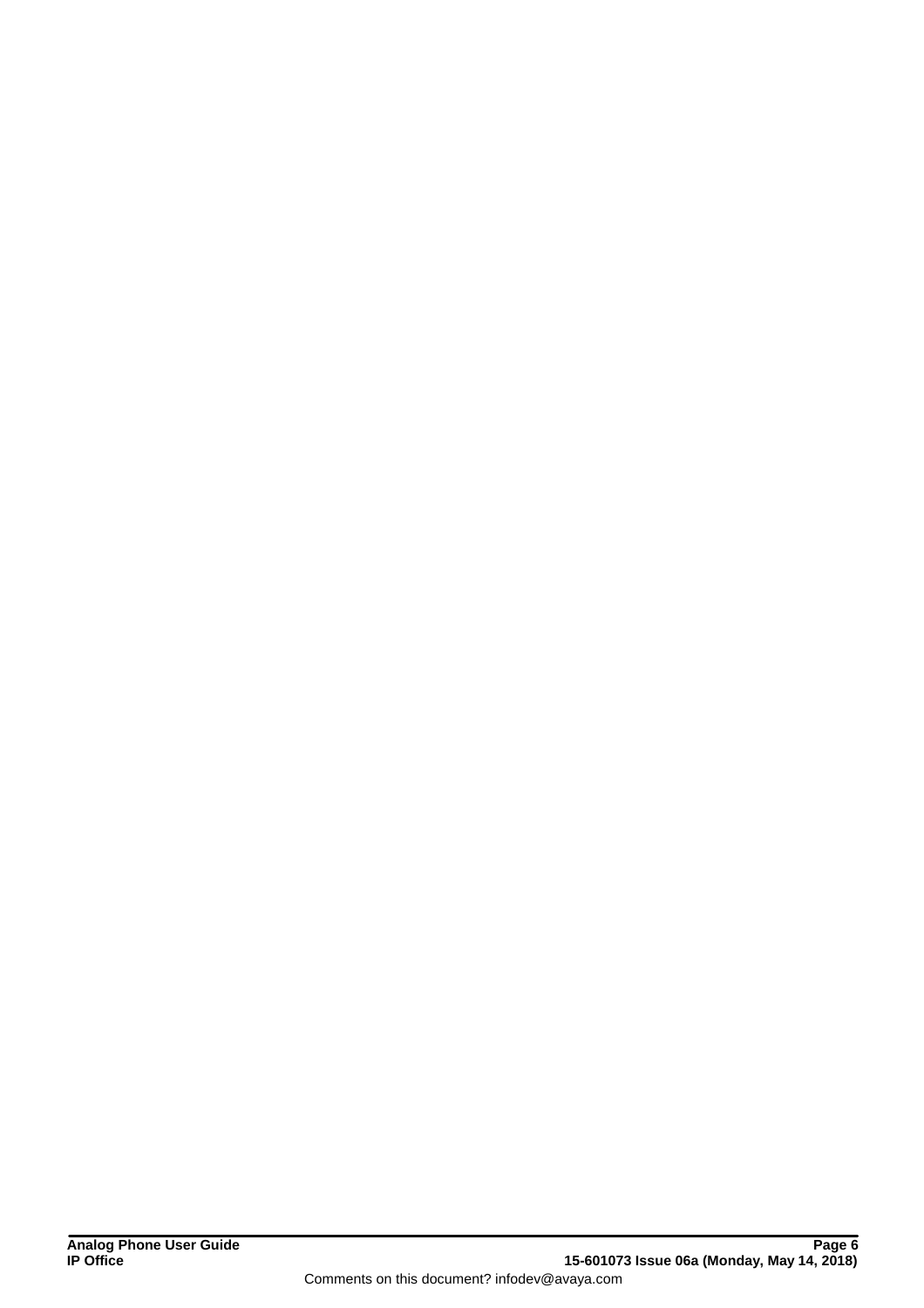# <span id="page-6-0"></span>**The Telephone Chapter 1.**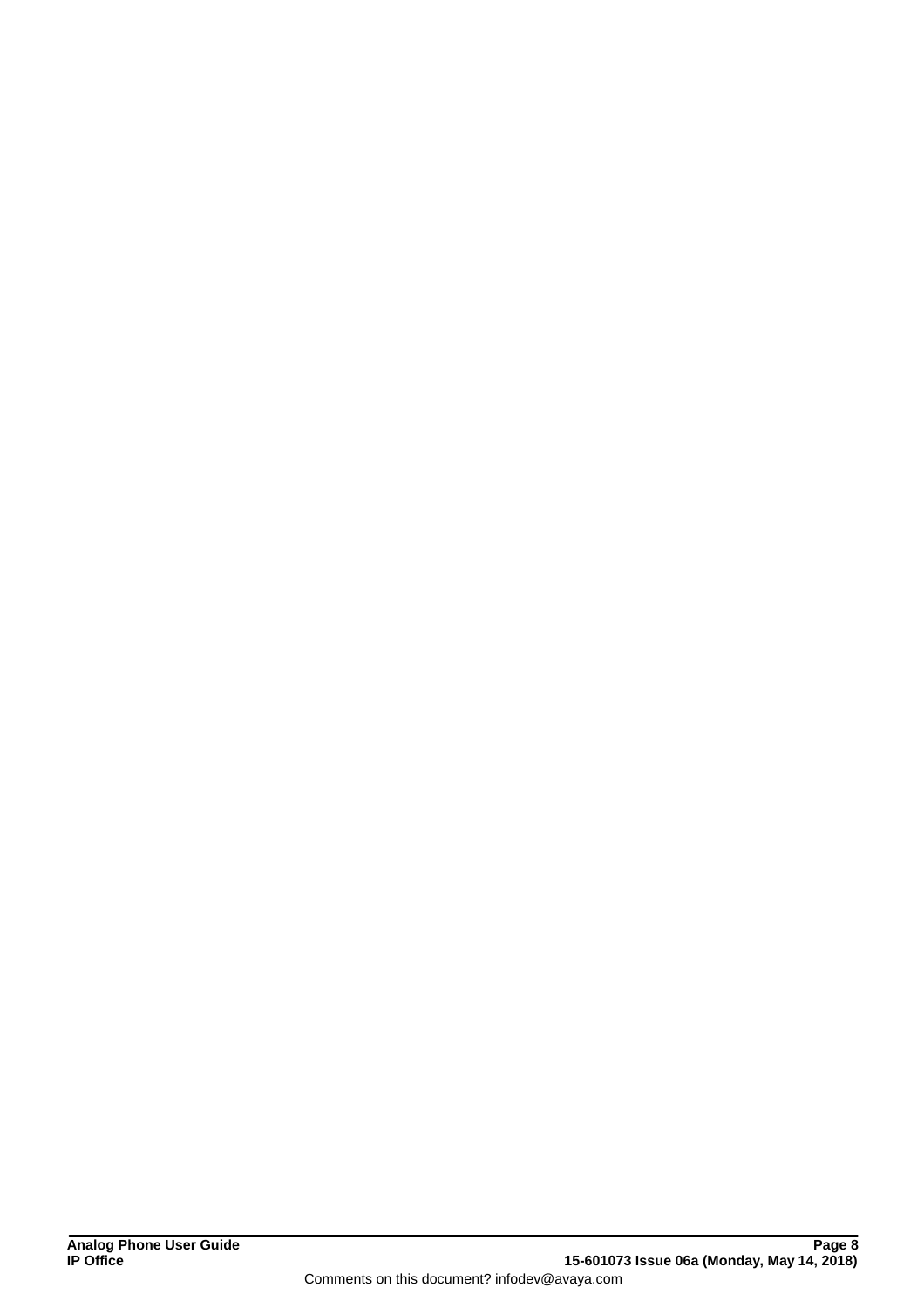## **1. The Telephone**

This guide covers the general operation of analog telephones on the IP Office telephone system.

## <span id="page-8-0"></span>**1.1 Making Calls**

#### **To make a call to another extension:**

Pick up the handset and dial the number. If the number is busy, you can use *Ring Back When Free* as follows:

- 1. Dial any digit and hang up. When the extension you called is free, your phone will ring (a burst of three rings).
- 2. Lift the handset and the extension is dialed automatically.

#### **To make an external call:**

· Pick up the handset and either dial the number (there is no need to add an external call prefix to get an outside line) or use a *speed dial* code (contact your system administrator for a list of your speed codes).

If you hear busy tone whilst dialling, then the call may be barred. Your system administrator can bar certain calls, such as those to premium rate numbers and international calls.

## <span id="page-8-1"></span>**1.2 Answering Calls**

**To answer a call ringing at your own extension:**

· Pick up the handset; internal calls have a single ring cadence, external calls have a double ring cadence.

#### **To answer a call ringing at another extension:**

You can answer from your own phone by using *Call Pick-Up*; lift your handset and dial:

- · **\*30**, to answer a call ringing anywhere.
- · **\*31**, to answer a call within your group.
- · **\*32\*201#**, to answer the call for a particular extension, in this example 201.

#### **Note**

· If your phone rings for any longer than a specified period (15 seconds in default), any re-direction feature that you have activated, such as voicemail or call forwarding, will come into effect.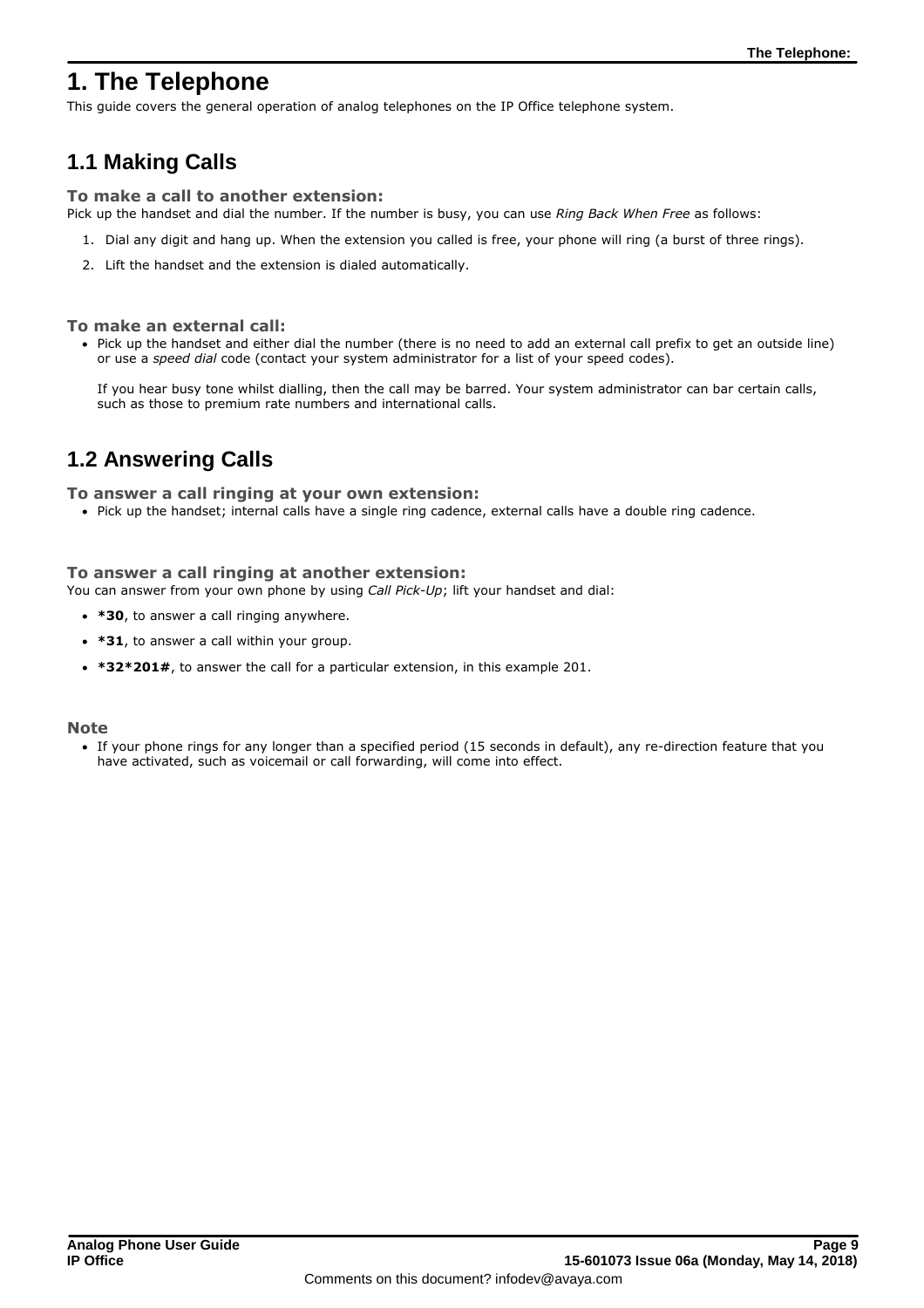## <span id="page-9-0"></span>**1.3 Transferring Calls**

**To transfer a call to another extension:**

- 1. To get a dial tone, press **R** and put your current caller on hold.
- 2. Dial the other extension number; you can either hang up when it rings or wait until the other extension answers.

If the call is not answered orthe extension is busy, press **R** to return to the held call. If the caller wishes to wait until the busy extension is free, the call can be *queued* to that extension as follows:

- · To place the caller on hold, press **R**. To obtain a dial tone, press **R** again.
- · To queue the held caller against extension 201, dial **\*33\*201#.**

## <span id="page-9-1"></span>**1.4 Call Waiting**

**Call Waiting** alerts you if another call arrives while you are already making a call, by making a beep at a six second interval.

If you hear the Call Waiting signal, press **R** to put the present caller on hold and to connect you to the new call. To return to the original caller, press **R** again.

To turn call waiting on, dial **\*15**. To turn it off, dial **\*16**.

## <span id="page-9-2"></span>**1.5 Call Forwarding**

Your calls can be forwarded to another extension or an external number when:

· You are away from your desk (on no answer).

#### **or**

· Your extension is busy (on all Call Appearance keys).

#### **or**

· You are away from the office (e.g. when you are on holiday).

#### **The following options are available for call forwarding:**

- · To set the number to which your calls are forwarded, dial **\*07\*201#** (forwarding to 201 in this example).
- · To switch Forward Unconditional On (i.e. not Hunt Group), dial **\*01**. The letter **D** is displayed. To switch it off, dial **\*02**.
- · To switch Forward On Busy On, dial **\*03**. To switch it off, dial **\*04**.
- · To switch Forward On No Answer On, dial **\*05**. To switch it off, dial **\*06**.
- · To switch Forward Hunt Group Calls On, dial **\*50**. To switch it off, dial **\*51**. This setting is for Forward Unconditional only.
- · To Cancel All Forwarding, dial **\*00**.

#### **Note**

- · Cancelling all forwarding will also cancel any **Follow Me** you have set.
- · Your system administrator may have configured a forwarding number on your behalf. If so, by pressing the star code from your extension, you can over-ride the configured number. *Forwarding on No Answer* is not effective if you are using voicemail.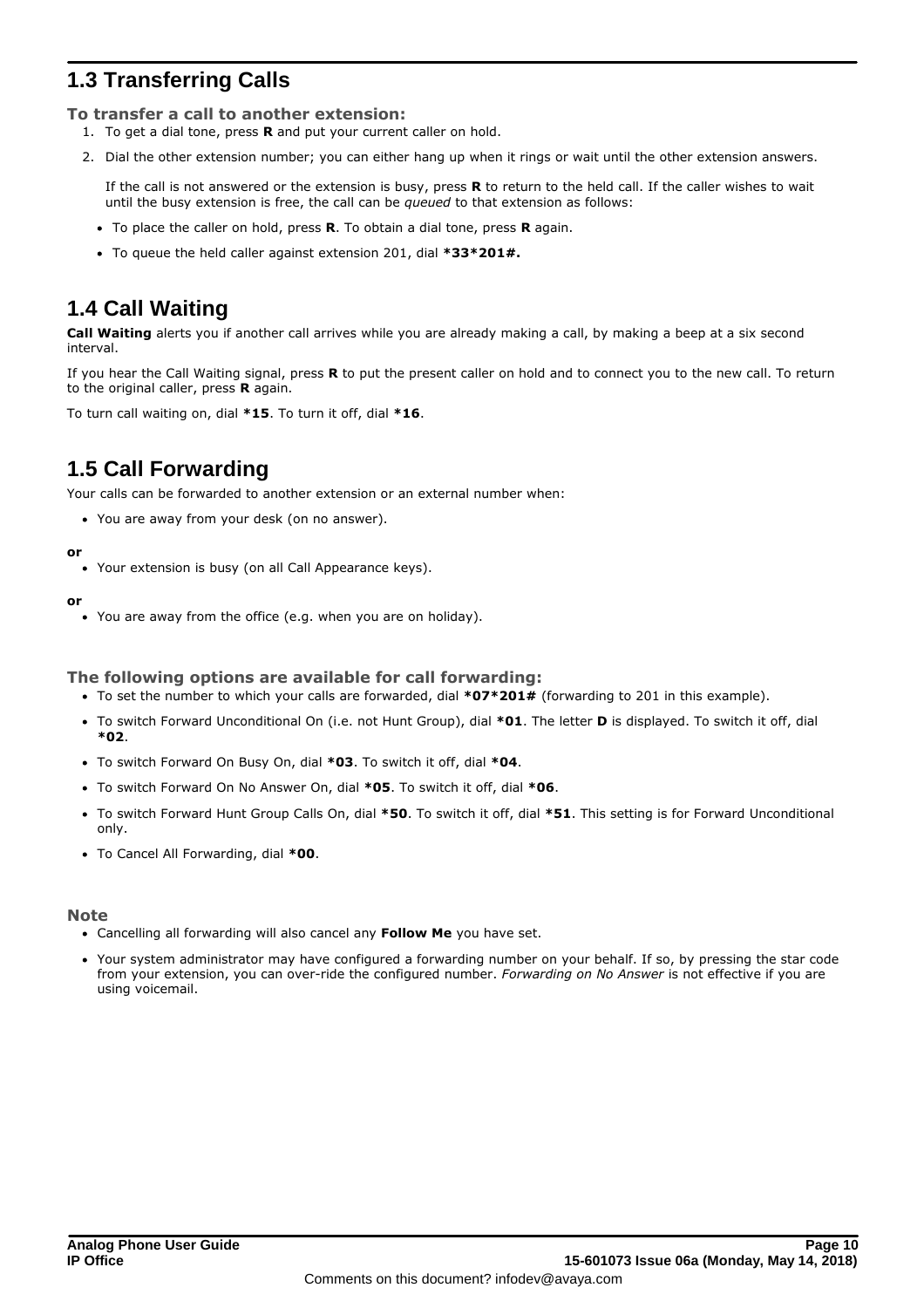## <span id="page-10-0"></span>**1.6 Diverting Calls**

You can divert your calls to another extension using **Follow Me**. Unlike **Forward**, **Follow me** can only be used to divert calls to another internal extension on the same IP Office.

#### **Note**

· If you do not answer calls at the temporary extension, they are forwarded to your own voicemail or call forwarding number.

#### **To use Follow-Me-Here from another extension:**

In this case, **N** is your home extension

- · Dial **\*12\****N***#** from the extension you are temporarily using.
- · Dial **\*13\****N***#** to re-direct the calls back to your own extension, before you return to it.

#### **To use Follow-Me-To from your home extension:**

In this case, **N** is the extension to which you want your calls diverted.

- · Dial **\*14\****N***#** from your own extension.
- · Dial **\*14\*#** to cancel either feature from your own extension.

#### **Notes**

- · If you use the option **Cancel All Forwarding**, your **Follow Me** will also be cancelled.
- · **Follow Me** does not apply to the following call types:
	- · Voicemail Callback
	- · Automatic Call Back
	- Hold or Park return.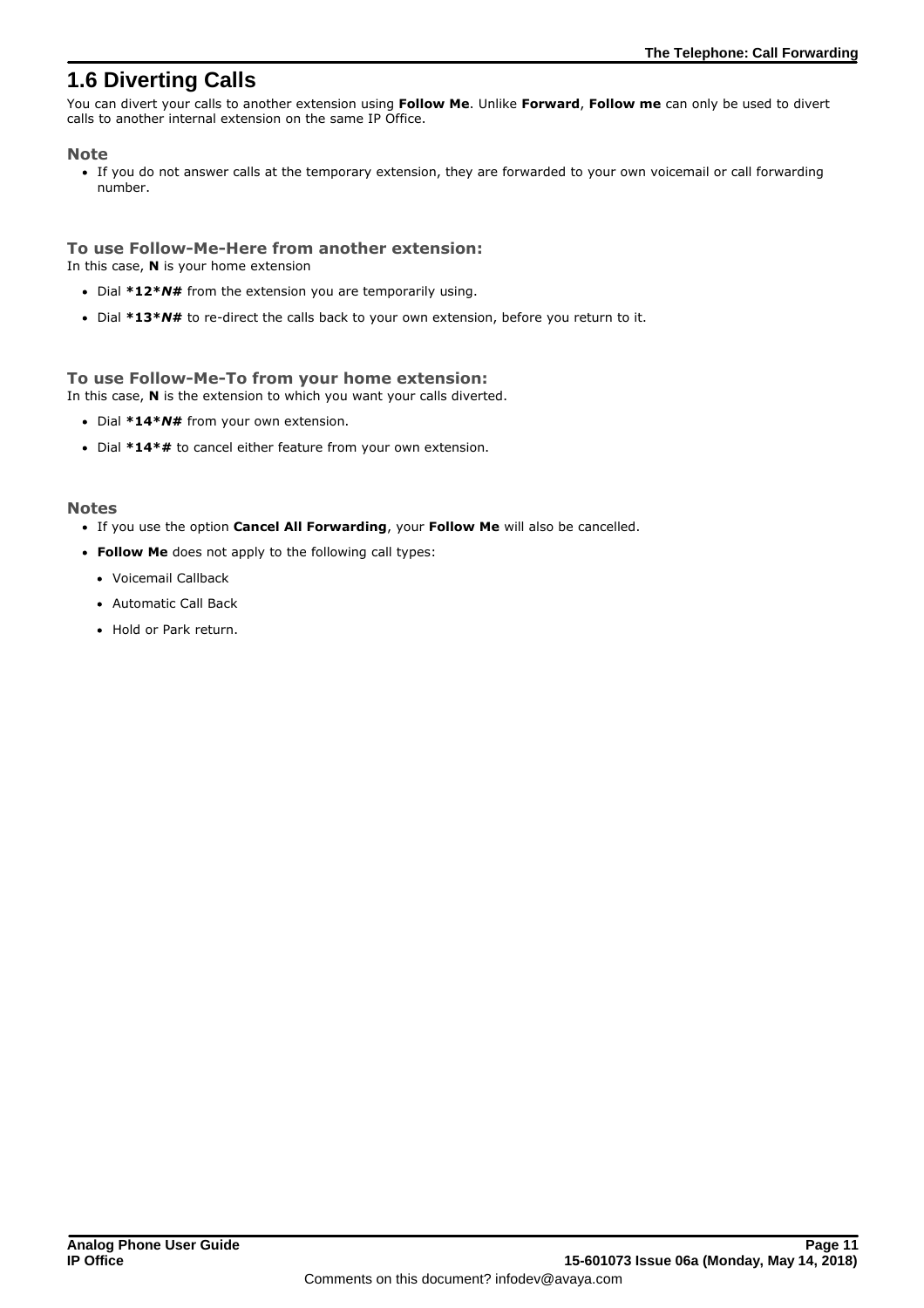## <span id="page-11-0"></span>**1.7 Do Not Disturb**

You may choose to receive no calls at all or only those from particular callers on your exceptions list:

- · To switch Do Not Disturb on (with or without exceptions), dial **\*08**. To switch it off, dial **\*09**.
- · To add a number to the exception list, dial **\*10\*N#**
- · To delete a number from the exception list, dial **\*11\*N#**.

#### **Note**

- · Your callers, other than your exceptions, either hear busy tone or are re-directed to your voicemail.
- · The only call that will ignore the Do Not Disturb rule will be one where you were the original caller, then performed an unsupervised transfer to another extension. If that extension does not answer, the call will be re-directed to you as the originator.

## <span id="page-11-1"></span>**1.8 Voicemail**

You can enable voicemail to allow callers to leave messages when you are out of the office, away from your desk or engaged on another phone call. Voicemail messages can be retrieved internally or externally via any phone. Your voicemail may be set up to deliver your messages by calling you whenever you hang up: this feature is known as *Voicemail Ringback*.

#### **Note**

· Not all systems support voicemail or have voicemail installed.

#### **The following options are available for voicemail:**

- · To switch voicemail on, dial **\*18**. To switch it off, dial **\*19**.
- · To retrieve your voicemail, dial **\*17**.
- · To turn Voicemail Ringback on, dial **\*48**. To turn it off, dial **\*49**.

Dialling a number whilst listening to your messages invokes further facilities:

- · Once messages have been delivered, they are held on the system for 24 hours.
- · You can collect your voicemail from another extension by using the PIN your system administrator has set up for you. You can collect your messages if you are out of the office, by either dialling from a number that has been registered for the purpose or by dialling your extension number and PIN when prompted. If validation is successful, then dial **2** to retrieve your mail.
- · The system administrator also specifies the reception number, to which the call is diverted if the caller dials **0**, and your email address if your voicemail and email are integrated.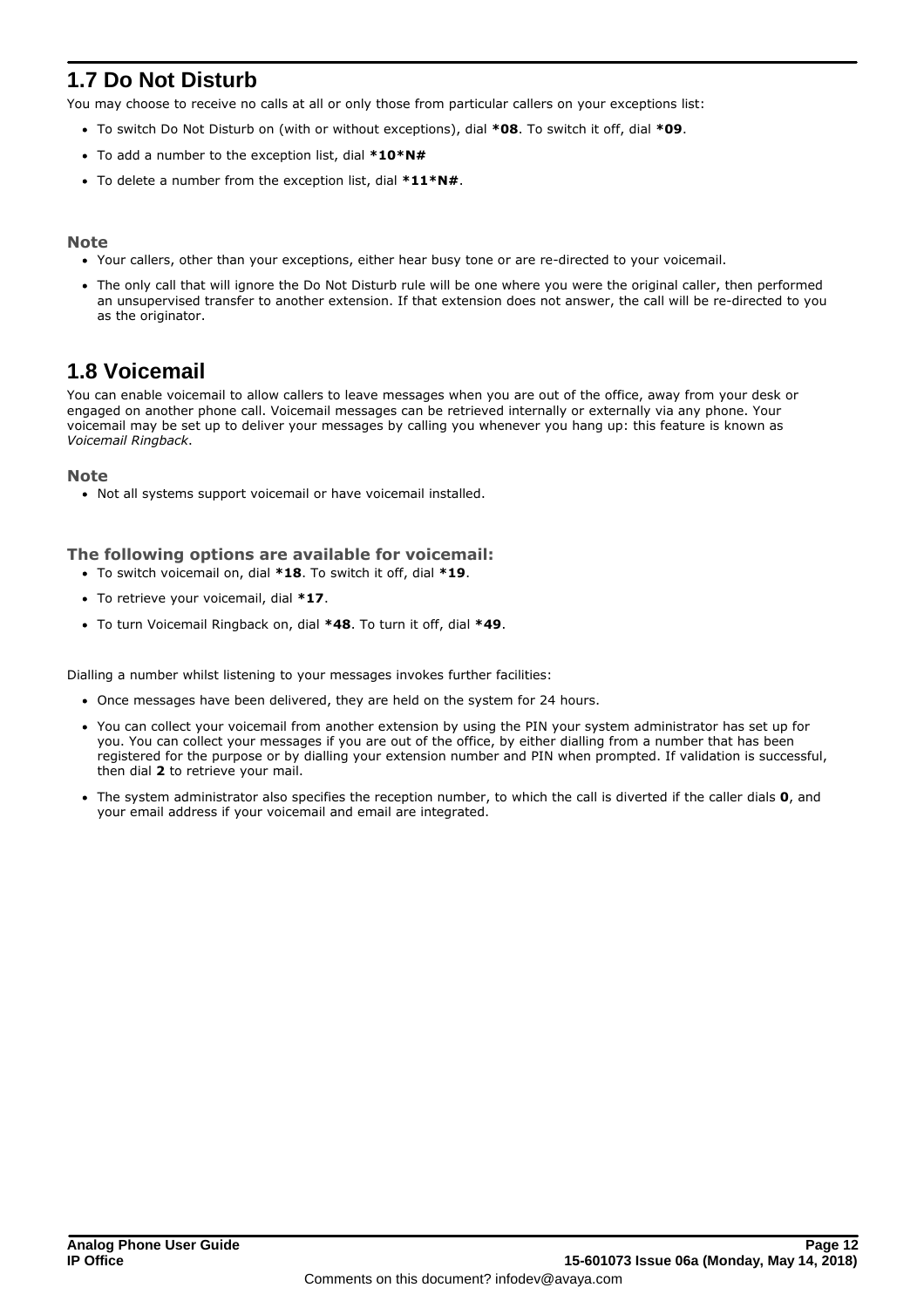## <span id="page-12-0"></span>**1.9 The System Administrator**

The system enables you to set up a wide range of advanced telephony features, with your own numbering plan, speed dialling and feature codes. It also allows you to restrict access, selectively, to certain numbers for external calls and to permit controlled access to your local network for staff working away from your premises.

Codes and phone numbers can be set up for the benefit of all users or can be assigned to individual extensions. Codes for speed dialling may be up to eight digits and may include the **\*** and **#** symbols. The default feature codes can be deleted and replaced by alternatives, if required.

In use, phone numbers programmed for individual extensions take precedence over general ones, and those entered at extensions take overall precedence; these remain in force until cancelled by the user or when the system is re-booted.

## <span id="page-12-1"></span>**1.10 Default Speed Dial and Feature Codes**

Your system administrator can set up Speed Dial codes for frequently used numbers. These can be full numbers, area codes, or prefixes which give access to other phone service providers.

The phone system also has a number of short codes for special features. The set below are the default codes, note however that these can be edited and changed by your system administrator.

In the short codes below, *N* represents another number such as an extension number.

| $*01$    | Forward Unconditional On        | $*15$    | Call Waiting On          |
|----------|---------------------------------|----------|--------------------------|
| $*02$    | Forward Unconditional Off       | $*16$    | Call Waiting Off         |
| $*03$    | Forward on Busy On              | $*17$    | <b>Voicemail Collect</b> |
| $*04$    | Forward on Busy Off             | $*18$    | Voicemail On             |
| $*05$    | Forward on No Answer On         | $*19$    | Voicemail Off            |
| $*06$    | Forward on No Answer Off        | $*26$    | Clear Call Waiting       |
| $*07*N#$ | Forward to Number               | $*27*N#$ | Hold Call Waiting        |
| $*08$    | Do Not Disturb On               | $*30$    | Call Pick Up Any         |
| $*09$    | Do Not Disturb Off              | $*31$    | Call Pick Up Group       |
| *10*N#   | Do Not Disturb Exception Add    | *32*N#   | Call Pick Up Extension   |
| *11*N#   | Do Not Disturb Exception Delete | $*33*N#$ | Call Queue               |
| *12*N#   | Follow Me Here                  | *48      | Voicemail Ringback On    |
|          | *13*N# Follow Me Here Cancel    | *49      | Voicemail Ringback Off   |
|          | *14*N# Follow Me To             | $*57*N#$ | Forward on Busy Number   |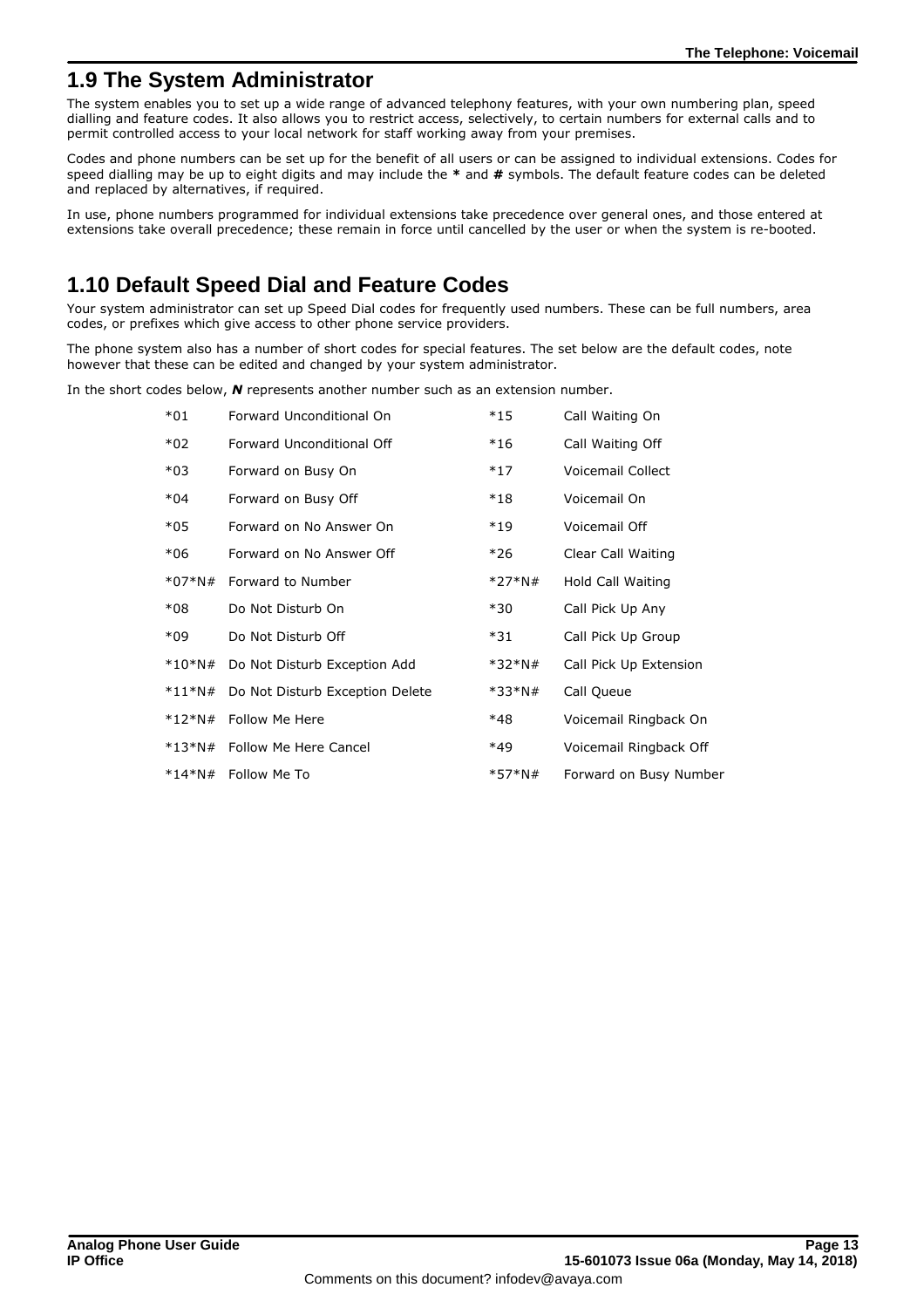## <span id="page-13-0"></span>**1.11 Private Call**

The Private Call feature is used to prevent any intrusions during the call. Private call can be activated either before or during a call and will set the phone status to 'cannot be intruded' until you switch the Private Call feature off.

If you place an intrusive call to an extension with Private Call on, you will hear the Number Unobtainable tone.

#### **Note**

· Private call is not a default feature. If you require this option, contact your administrator.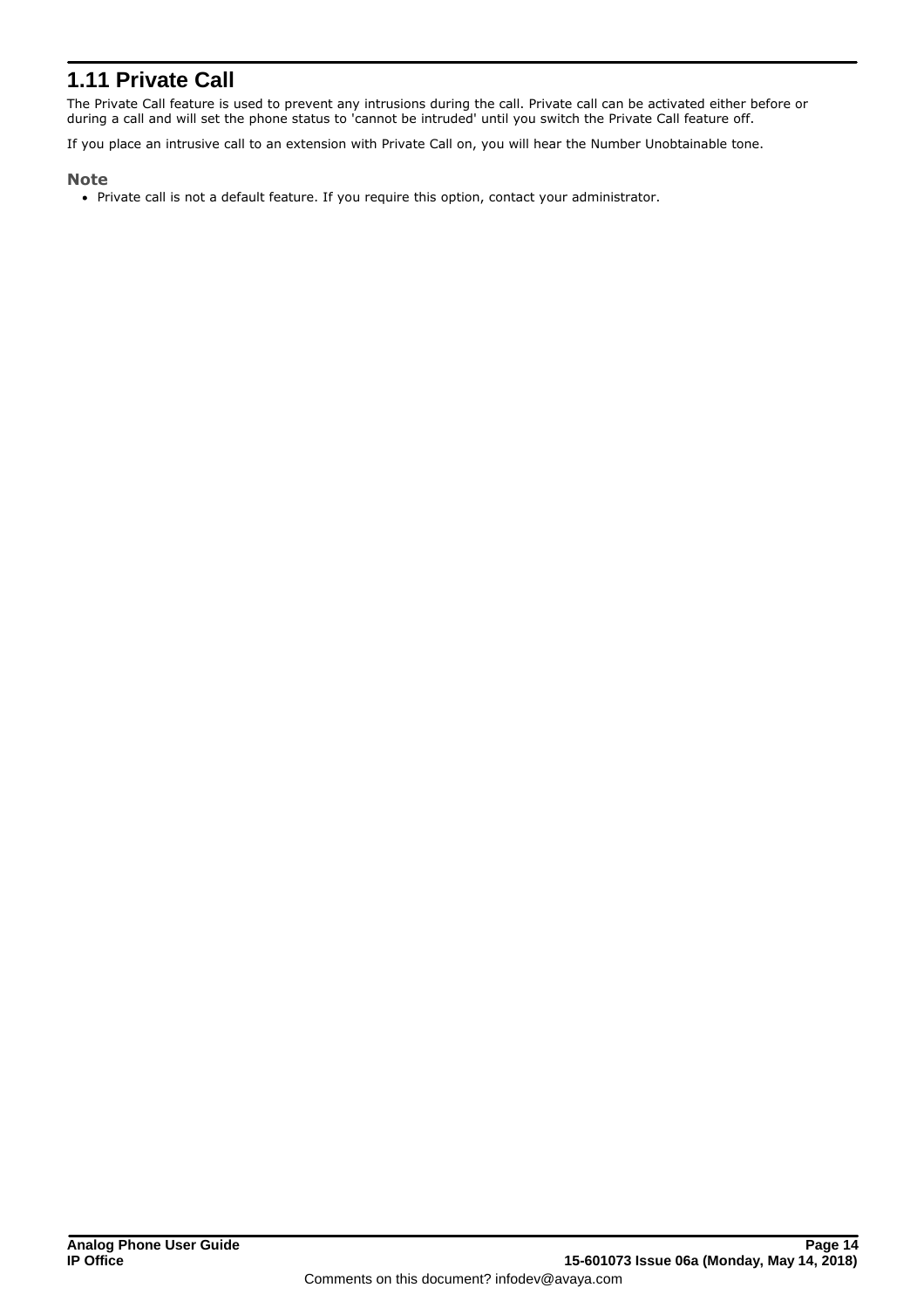## **Index**

**A** answering calls [9](#page-8-1) **C** call [9,](#page-8-0) [13](#page-12-1) answering [9](#page-8-1) diverting [11](#page-10-0) external [9](#page-8-0) forwarding [10,](#page-9-2) [13](#page-12-1) internal [9](#page-8-0) making [9](#page-8-0) pick up [13](#page-12-1) private call [14](#page-13-0) transferring [10](#page-9-0) voicemail [12,](#page-11-1) [13](#page-12-1) waiting [10,](#page-9-1) [13](#page-12-1) **D** default codes [13](#page-12-1) diverting calls [11](#page-10-0) do not disturb [12,](#page-11-0) [13](#page-12-1) **E** external calls [9](#page-8-0) **F**

## follow me [13](#page-12-1)

**I** internal calls [9](#page-8-0) **P**

feature codes [13](#page-12-1)

### private call [14](#page-13-0)

#### **S**

speed dials [13](#page-12-1) system administrator [13](#page-12-0)